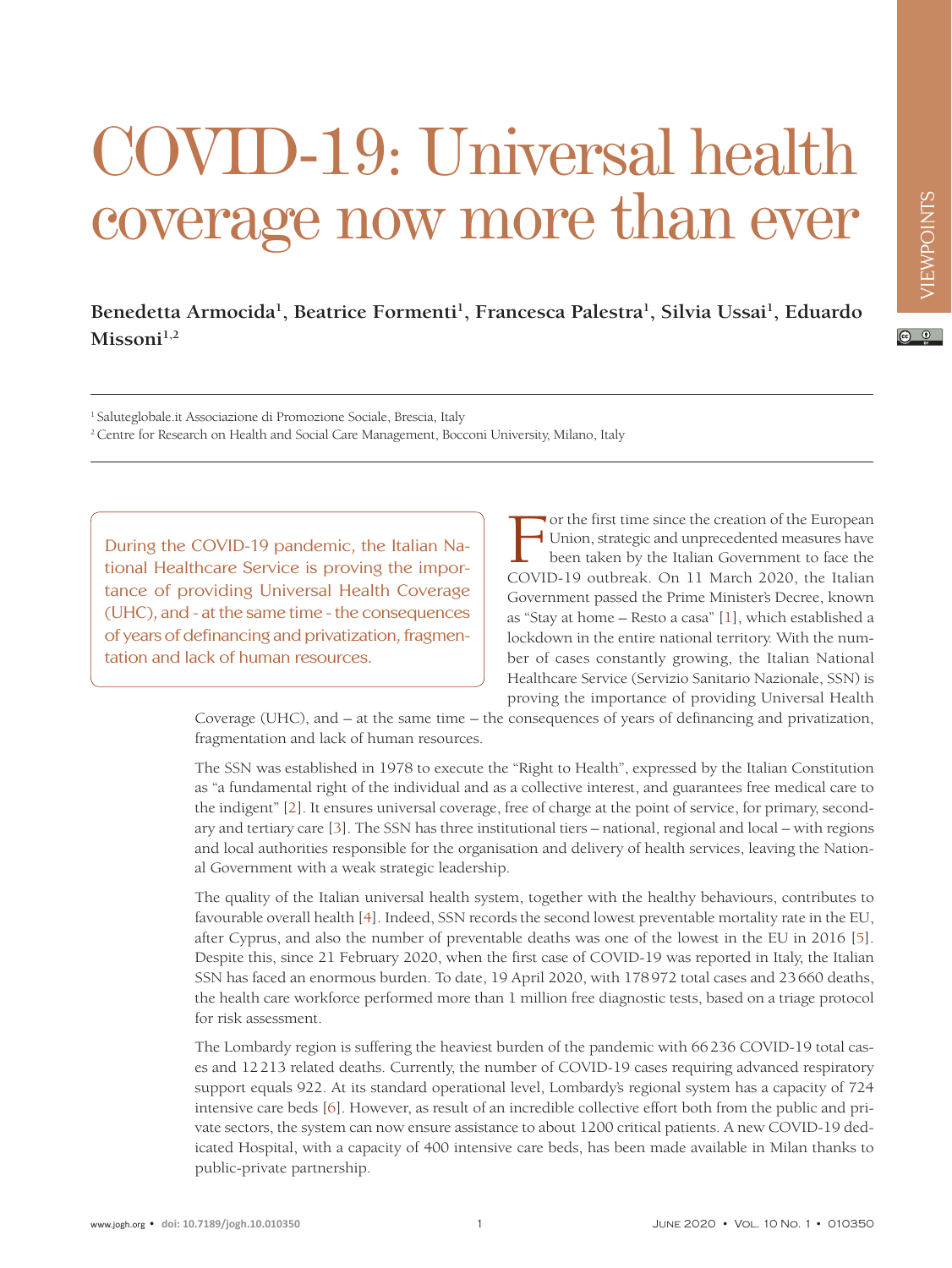UHC is essential to build a resilient and more equitable healthcare system, through improving health security, increasing access to essential health services and overcoming health care inequities. Moreover, granting the right to healthcare services, social security and financial benefits to the most fragile, as migrants, is a duty of a solidary society, as the Italian Constitution affirms. The COVID-19 pandemic urges a comprehensive and inclusive UHC for individual and societies around the world.

Furthermore, the local health authorities of Lombardy achieved an inter-regional agreement allowing to transfer patients needing intensive care support to other Italian regions.

To date in Italy, 80589 individuals, who proved positive to the SARS-CoV-2 test, did not require hospitalization and are currently in self-isolation at home to avoid the jeopardization of the health care system. In addition to the network of general practitioners, also under exceptional stress, this cluster of patients is currently attended by "Special Units of Continuous Assistance", home-care divisions each taking care of an average population of 50000. At its standard operation level, the regular Continuous Assistance Units provide each year 16696 clinical visits per 100000 residents.

Additionally, to avoid the national shortage of health workers, caused by decades of inadequate recruitment, the Italian Government exceptionally authorized regions to recruit a total of 5000 medical doctors, 10000 registered nurses and 5000 social workers, allocating €660 million (US\$710 million) for the purpose [\[7\]](#page-2-6), inviting also the retired personnel and residents to support the SSN.

Although Italy provides UHC to the population largely free of charge at the point of service, over the last decade the SSN experienced financial cuts of about €37 billion (US\$39 billion). The public health expenditure/GDP ratio, indicated in 6.6% for the years 2018-2020, is estimated to fall to 6.4% in 2022 [\[8](#page-3-0)]. Over the past ten years, decreased public funding and a prolonged period of serious economic crisis have determined a significant drop in public health care expenditure [\[8](#page-3-0)], as well as a gradual privatization of health care services.

During the COVID-19 pandemic, the Italian example highlights both the need of a strong political commitment and adequate emergency preparedness and the importance of a system capable of providing universal access to care.

In December 2012, the United Nations General Assembly unanimously endorsed a resolution urging countries to accelerate progress toward universal health coverage [[9](#page-3-1)]. The achievement of UHC was later explicitly incorporated into the SDGs 3 targets. Two specific SDG indicators have been identified to monitor Member States progress towards UHC (i. coverage of essential services and ii. financial protection).

Health for all and an equal and adequate universal access to care has been considered a priority for international development since 1978 (Alma Ata declaration) and the importance of UHC as part of a wider Primary Health Care strategy. Indeed, the World Health Organization has made UHC the top priority for the agency and on 10 October 2019, the UN General Assembly adopted the Political declaration of the States' commitment to achieve UHC by 2030.

Nevertheless, despite the principle of leaving no one behind, substantial inequalities in access to affordable quality health care remain both within and between states.

UHC is essential to build a resilient and more equitable health care system, through improving health security, increasing access to essential health services and overcoming health care inequities [[10](#page-3-2)[,11\]](#page-3-3). During outbreaks also, UHC protects people and vulnerable families from catastrophic financial risk, preventing impoverishment, which further contributes to infectious disease spread. Additionally, low or no financial barriers in accessing health services facilitates early case detection, identification of contacts and contributes to reduce health care expenditures related to hospitalization of severe cases [\[11\]](#page-3-3).

In Italy, about 25% of the total population is aged 65 years and older, with 4.2% of residents living in absolute poverty and 8.2% in relative poverty (below €1085.22 [US\$1150] threshold) [\[12\]](#page-3-4). People aged 50 and older are around 2-and-a-half times more likely to progress to a severe case of COVID-19 [[13](#page-3-5)]. For severe hospitalizations, requiring intensive care support, the estimated cost per patient is about €40000 (US\$43000) [\[14\]](#page-3-6). Moreover, during the current lockdown, where almost 3.7 million Italian workers [\[15](#page-3-7)]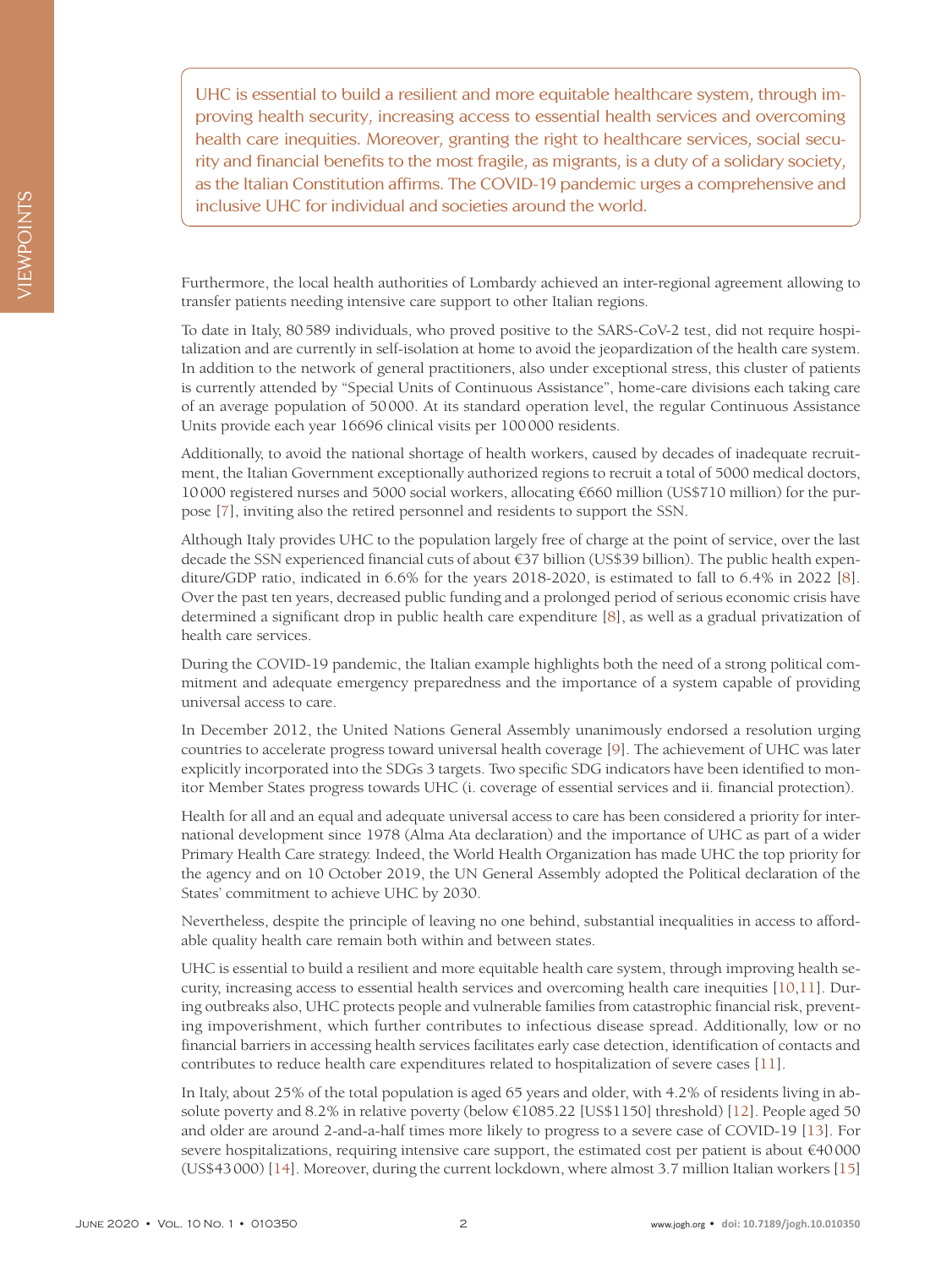

**Photo: By Rottonara, available at [https://pixabay.com/photos/mask-virus-pandem](https://pixabay.com/photos/mask-virus-pandemic-coronavirus-4934395/)[ic-coronavirus-4934395/](https://pixabay.com/photos/mask-virus-pandemic-coronavirus-4934395/).**

have lost the only source of revenue of their household, UHC protects against mortality associated with economic downturn, as unemployment is more likely associated with a higher mortality in countries without UHC [\[11\]](#page-3-3).

Although the UHC system in Italy guarantees free CO-VID-19 testing and treatment for the population and particularly the most vulnerable one, the elderly, avoiding delaying care in case of SARS-CoV-2 infection, some vulnerable groups pose particular challenges. This is the case of irregular migrants, which are estimated to be 600000 in total [\[16](#page-3-8)], due to their legal status and the way they are allowed to access health services. Irregular migrants are not registered to the SSN and thus not assigned to a family doctor, still legislation provides for their access to health services through a 6-month card (STP). Due to the difficulty of accessing the health care system, including limited access to relevant information

regarding their rights to care, many irregular migrants are not included in the COVID-19 response, especially in the screening programs for tracking the diffusion of infection. In addition, reduced or lack of access increases their likelihood to give up the seeking of care or to look for assistance elsewhere putting public health security at further risk [[17\]](#page-3-9). A pragmatic, dignifying and inclusive response has been adopted by the Portuguese Government which recently granted permission for temporary residence to all immigrants with pending residence permit applications and asylum seekers. Granting the right to health care services, social security and financial benefits to the most fragile, as migrants, is a duty of a solidary society especially in times of crisis, such as the current epidemic [[18](#page-2-0)].

In conclusion, essential quality health services must be provided to the entire population even more during exceptional events. The COVID-19 pandemic confirms the necessity of a comprehensive and inclusive UHC for individual and collective health security. Definancing, fragmenting and privatizing weaken National health systems and expose them to severe crisis in case of emergency. Governments should rather consider higher investments aimed at strengthening the community health services, epidemiological surveillance and emergency preparedness. This requires consistent management choices and a strong political commitment with a vision of a more sustainable system and resilient society.

**Funding:** No funding to declare.

**Authorship contribution**: All persons listed as authors have contributed to writing and conceptualizing the manuscript.

**Competing interests**: The authors completed the ICMJE Unified Competing Interest form (available upon request from the corresponding author) and declare no conflicts of interest.

- <span id="page-2-0"></span>1 Ministry of Health of Italy. Covid-19, in Gazzetta ufficiale Serie Generale, n. 64 del 11 marzo 2020. Available: http:// www.trovanorme.salute.gov.it/norme/dettaglioAtto?id=73643. Accessed: 15 April 2020.
- <span id="page-2-1"></span>2 Senato della Repubblica. Costituzione Italiana. Available: [http://www.senato.it/application/xmanager/projects/leg18/file/](http://www.senato.it/application/xmanager/projects/leg18/file/repository/relazioni/libreria/novita/XVII/COST_INGLESE.pdf) [repository/relazioni/libreria/novita/XVII/COST\\_INGLESE.pdf](http://www.senato.it/application/xmanager/projects/leg18/file/repository/relazioni/libreria/novita/XVII/COST_INGLESE.pdf) Accessed: 15 April 2020.
- <span id="page-2-2"></span>3 Legge 23 Dicembre 1978, n.833: istituzione del servizio sanitario nazionale. Gazzetta Ufficiale, Dec 28, 1978: serie generale 360. Available: http://www.gazzettaufficiale.it/eli/gu/1978/12/28/360/so/0/sg/pdf. Accessed: 15 April 2020.
- <span id="page-2-3"></span>4 GBD 2017 Italy Collaborators. Italy's health performance, 1990-2017: findings from the Global Burden of Disease Study 2017. Lancet Public Health. 2019;4:e645-57. [Medline:31759893](https://www.ncbi.nlm.nih.gov/entrez/query.fcgi?cmd=Retrieve&db=PubMed&list_uids=31759893&dopt=Abstract) [doi:10.1016/S2468-2667\(19\)30189-6](https://doi.org/10.1016/S2468-2667(19)30189-6)
- <span id="page-2-4"></span>5 European Commission. State of health in the EU: Italia. Profilo della sanità 2019. Available: [https://ec.europa.eu/health/](https://ec.europa.eu/health/sites/health/files/state/docs/2019_chp_it_italy.pdf) [sites/health/files/state/docs/2019\\_chp\\_it\\_italy.pdf.](https://ec.europa.eu/health/sites/health/files/state/docs/2019_chp_it_italy.pdf) Accessed: 20 April 2020.
- <span id="page-2-5"></span>6 Regione Lombardia. Available: https://www.regione.lombardia.it/wps/portal/istituzionale/. Accessed: 20 April 2020.
- <span id="page-2-6"></span>7 Ulteriori disposizioni attuative del decreto-legge 23 febbraio 2020, n. 6, recante misure urgenti in materia di contenimento e gestione dell'emergenza epidemiologica da COVID-19, applicabili sull'intero territorio nazionale. Available: https://www.gazzettaufficiale.it/eli/gu/2020/03/09/62/sg/pdf. Accessed: 15 April 2020.